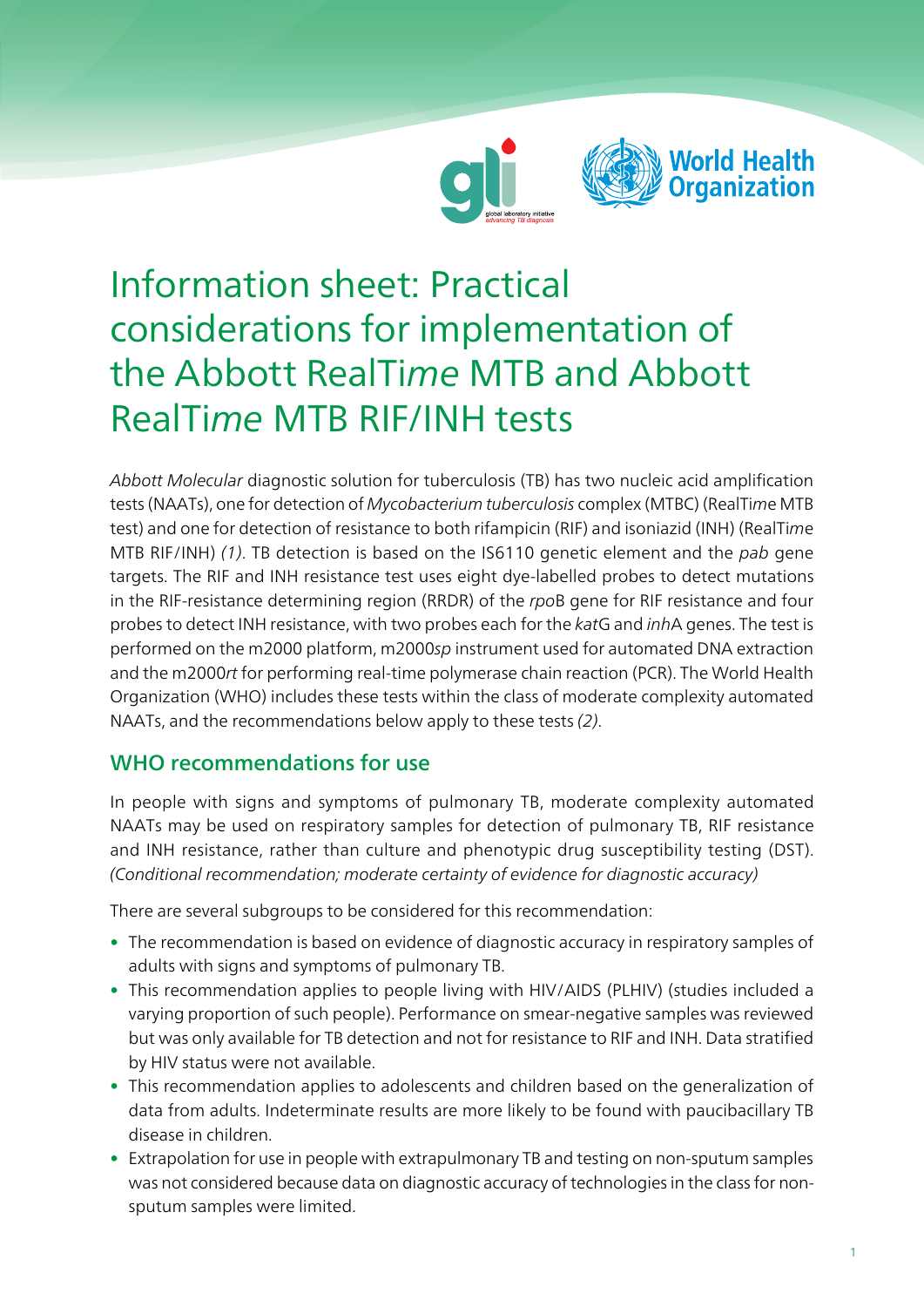# Key performance conclusions

- Both RealTime MTB and RealTime MTB RIF/INH assays perform well for the diagnosis of TB and drug-resistant TB (DR-TB) compared with culture and phenotypic DST.
- Limit of detection reported by the company: TB detection = 17 colony forming units (CFU)/mL, RIF/INH detection = 60 CFU/mL  $(3-5)$ .
- The pooled sensitivity and specificity data for the class are presented in the Web Appendix of the WHO consolidated guidelines (6).

### Test procedures at-a-glance

The automated RealTime MTB assay targets DNA insertion element IS6110 and the pab genes from eight members of the MTBC (M. tuberculosis, M. africanum, M. bovis, M. bovis BCG, M. microti, M. caprae, M. pinnipedii and M. canetti), using real-time PCR technology to detect the presence of MTBC. For RealTime MTB RIF/INH testing, raw or processed sputum specimens may be inactivated and prepared, or DNA eluates from RealTime MTB-positive specimens may be used directly for testing. The RealTime MTB RIF/INH assay uses real-time PCR-based fluorescent probe technology to detect RIF resistance (rpoB gene), and high-level (katG gene) and lowlevel (inhA promoter region) INH resistance. Use of both assays together allows for detection of MTBC with or without rifampicin-resistant TB (RR-TB), isoniazid-resistant, rifampicin-susceptible TB (Hr-TB) or multidrug-resistant TB (MDR-TB) within 10.5 hours.

| <b>Step</b>                                                  | <b>RealTime MTB</b>                                                                                                                                                                                                                                | <b>RealTime MTB RIF/INH</b>                                                          |
|--------------------------------------------------------------|----------------------------------------------------------------------------------------------------------------------------------------------------------------------------------------------------------------------------------------------------|--------------------------------------------------------------------------------------|
| <b>Sample inactivation</b>                                   | Decontamination or liquefaction of<br>sputum (optional) and inactivation<br>with inactivation reagent (1 hour)                                                                                                                                     | <b>Sputum:</b> Same as<br>RealTime MTB.<br><b>RealTime MTB DNA:</b><br>Not required. |
| Sample preparation                                           | Automated (m2000sp instrument)<br>or manual sample preparation<br>using the required Abbott mSample<br>Preparation System <sub>DNA</sub> kit, wherein<br>cells are lysed and magnetic<br>microparticles capture and purify<br>MTBC DNA (4.5 hours) | <b>Sputum:</b> Same as<br>RealTime MTB.<br><b>RealTime MTB DNA:</b><br>Not required. |
| <b>Reagent preparation</b><br>and reaction plate<br>assembly | Automated (m2000sp instrument) or manual addition of<br>prepared sample and test reagents to a 96-well plate for real-<br>time PCR.                                                                                                                |                                                                                      |
| <b>DNA</b> amplification<br>and target detection             | Amplification reagents are automatically (m2000sp instrument)<br>or manually added to the prepared sample and loaded onto<br>the m2000rt instrument for RT-PCR, fluorescence detection and<br>automated reporting (2 hours)                        |                                                                                      |

Table 1. Characteristics of Abbott RealTime MTB and Abbott RealTime MTB RIF/INH platforms

DNA: deoxyribonucleic acid; IR: inactivation reagent; MTBC: Mycobacterium tuberculosis complex; PCR: polymerase chain reaction.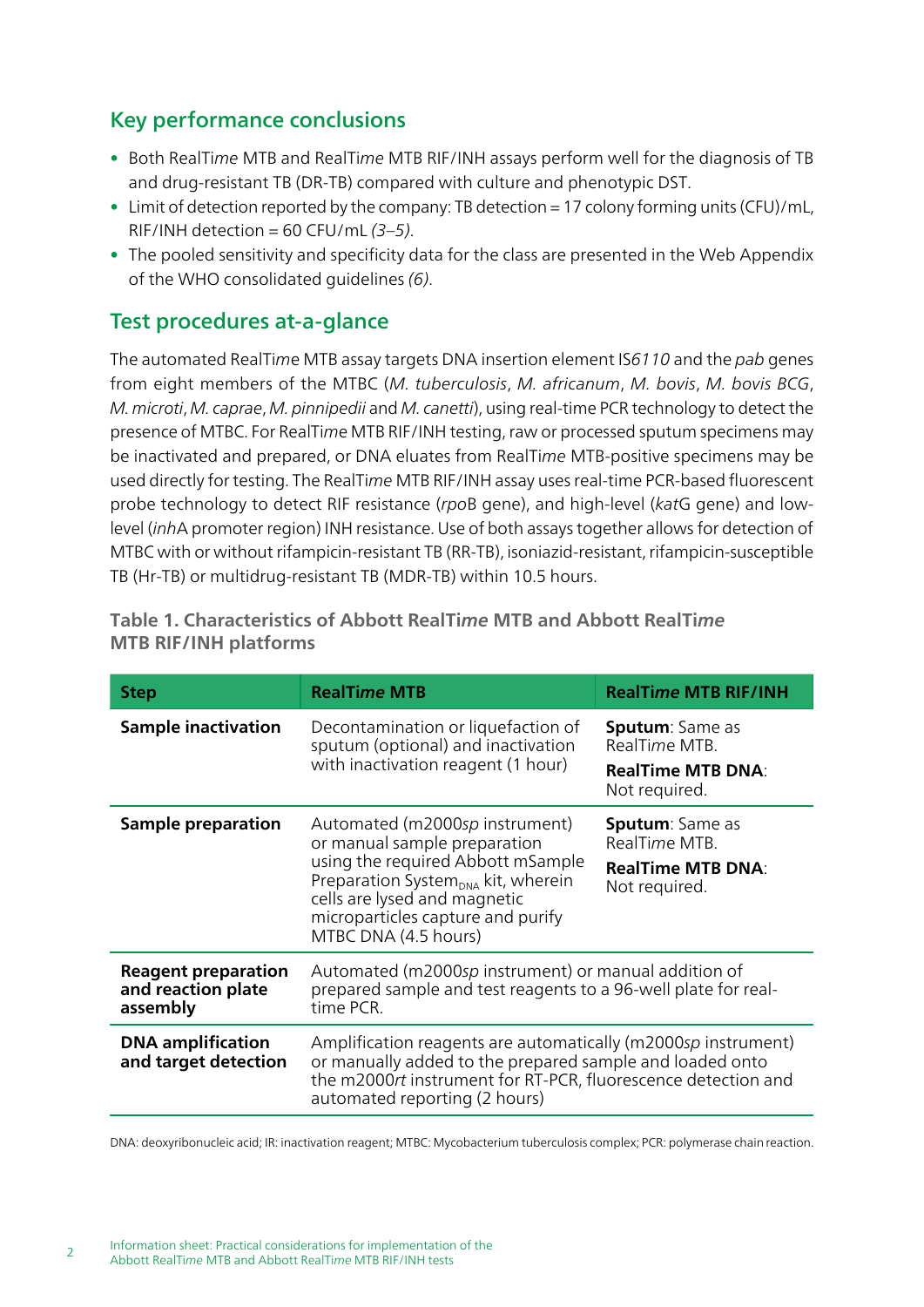# Equipment, supplies and reagents required

#### Supplied:

RealTime MTB Reagents: RealTime MTB Amplification Reagent Kit (one reagent pack and an internal control) and the RealTime MTB Control Kit (includes positive and negative internal controls).

RealTime MTB RIF/INH Reagents: RealTime MTB RIF/INH Amplification Reagent Kit (includes three reagent packs, an internal control, a positive control and a negative control) and the RealTime MTB RIF/ INH Control Kit (includes external positive and negative controls).

Other reagents: Abbott mSample Preparation System<sub>DNA</sub> Kit (192 sample preparations/kit) and inactivation reagent (IR).

m2000 system: m2000sp instrument (optional for automated, medium throughput sample processing,  $145.0 \times 79.4 \times 217.5$  cm, weight 314.4 kg), m24sp instrument (optional for automated, low throughput sample processing,  $88.1 \times 75.9 \times 69.6$  cm, weight 84 kg) and m2000rt instrument (required for RT-PCR amplification, fluorescence detection and result reporting,  $34 \times 49 \times 45$  cm, weight 34.1 kg).





Source: Reproduced with permission of Abbott Molecular, © 2021. All rights reserved.

#### Not supplied but required

- Class II Biological Safety Cabinet, 2000 x g plate centrifuge and vortex
- Calibrated precision pipettes, aerosol barrier pipette tips, sample racks, reaction vessels, tubes and microcentrifuge tubes
- 95–100% ethanol, 10 M NaOH, isopropanol, Tween20 and molecular water
- Abbott 96-well optical reaction plates and adhesive plate covers with applicator
- Abbott 96-deep-well plates and plate holder(s)
- Personal protective equipment (e.g. chemical-resistant gloves, laboratory coat and eye protection)

#### Operational considerations

- Testing capacity: RealTime MTB assay (96 samples per kit, including two assay controls), RealTime MTB RIF/INH assay (24 samples per kit, including two assay controls).
- Service and maintenance: Abbott m2000sp (daily maintenance), Abbott m2000rt (weekly and monthly maintenance) and Abbott m2000 system (annual, manufacturer-provided with contract).
- Storage conditions: RealTime MTB amplification and control reagents ( $-15$  °C to  $-25$  °C storage; 2–8 °C after opening), partially used packs must be capped and kept upright, protected from light and used within 14 days. Abbott RealTime MTB RIF/INH Resistance Amplification Reagent Kit (–15 °C to –25 °C storage and after opening), partially used packs must be used within 90 days. Abbott m2000 instrumentation (15–28 °C, relative humidity 30–80%).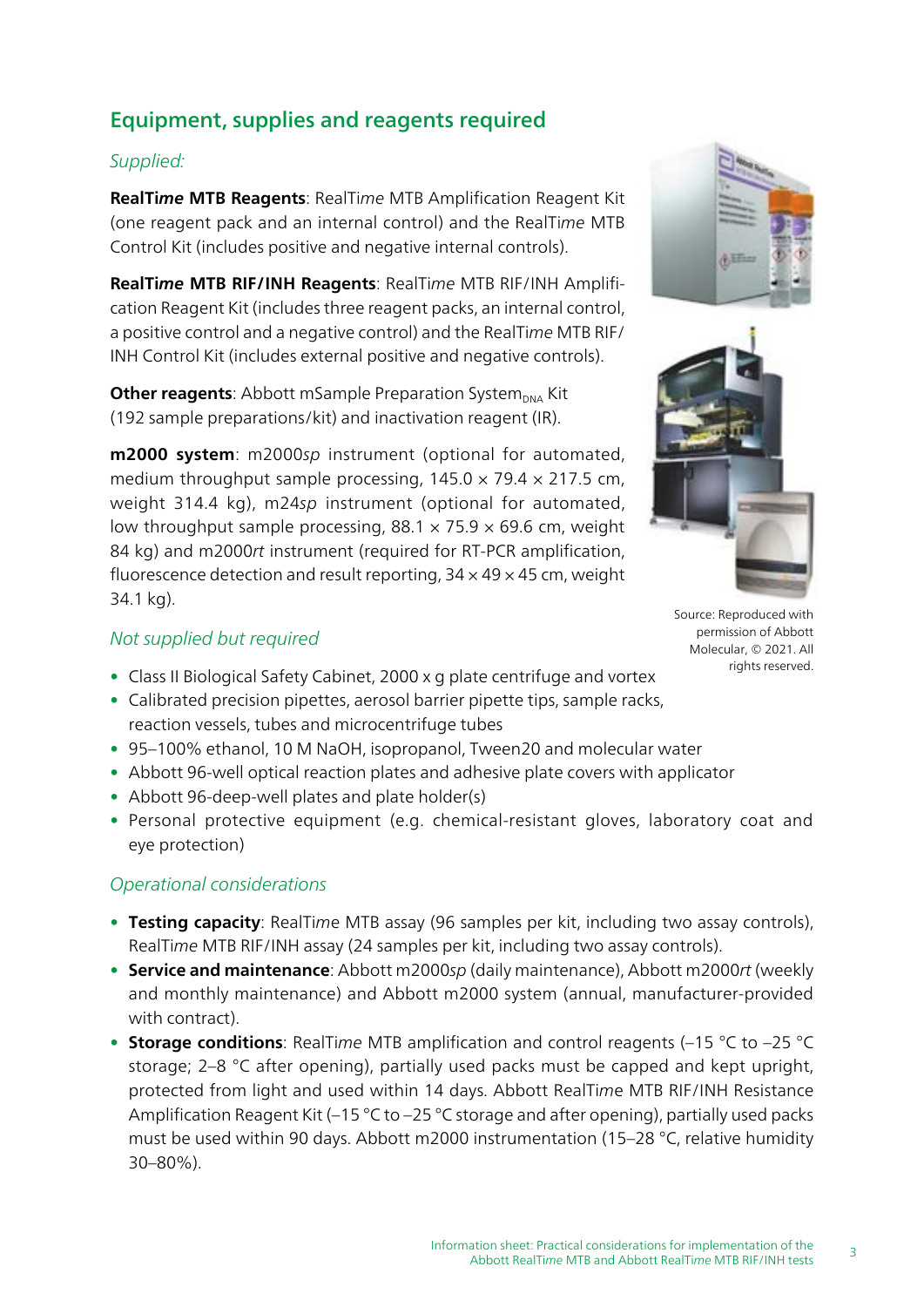- Connectivity: The instruments can be connected, and data exported, to the laboratory information management service. The m2000 system does not have a USB port enabled for connectivity, so data must be exported manually using a CD-ROM.
- Shelf life: Abbott RealTime MTB amplification reagent (90 days from the date of manufacture / 60 days from date of shipment), Abbott RealTime MTB RIF/INH reagents (90 days from date of manufacture / 30 days from date of shipment).
- Unit price: Global prices are not yet available through the Stop TB Partnership Global Drug Facility, although discussions are underway. Abbott is currently offering prices based on order size. Reagent rental agreements may be considered with committed test volumes.

#### Implementation considerations

In addition to the general guidance provided in **Section 3.5** of the main text, consider the following test-specific implementation considerations:

• Area 1 – Policies and planning: Given Abbott m2000 infrastructure requirements and the moderate complexity of the Realtime tests, countries may prioritize instrument placement at a national or central reference laboratory for testing single or multiple diseases (7). Alternatively, countries may have adequate infrastructure available and sufficient sample volume to consider deployment at regional referral laboratories.

The Abbott m2000 system that runs both Realtime TB tests is capable of multi-disease testing, which may be considered for holistic patient testing and potential cost savings across disease programmes (8). Abbott RealTime assays are available for HIV: HIV-1 viral load (VL) and HIV-1 quantitative; for hepatitis C virus (HCV): HCV VL and HCV guideline test (GT); for hepatitis B virus (HBV): HBV VL; for cytomegalovirus (CMV); for Epstein-Barr virus (EBV); for Chlamydia trachomatis and Neisseria gonorrhoeae (CT/NGF); for high-risk human papillomavirus (HPV); and for severe acute respiratory syndrome coronavirus 2 (SARS-CoV-2). Although the Abbott m2000sp system requires batching per assay protocol, assays for HIV-1 and HCV, as well as those for CMV and EBV, can be run on the same plate.

- Area 3 Equipment: Abbott m2000 instruments have high infrastructure requirements and should be placed at laboratories that can accommodate molecular workflow, including separate and dedicated preparation and amplification spaces (one for sample preparation and one for amplification via real-time PCR). If automated sample preparation is desired, the m2000sp instrument must be procured and maintained through regular service in the sample preparation area.
- Area 5 Procedures: If desired, RealTime MTB assay DNA eluant may be used for reflex testing with the RealTime MTB RIF/INH assay on the m2000 system, to save sample processing and inactivation time. The RealTime MTB RIF/INH assay uses mutations in the rpoB gene, katG gene and inhA promoter region of MTBC DNA to detect resistance to RIF and INH. Based on level of detection of wild-type probes (rpoB, katG or inhA promoter) and mutant probes (katG or inhA promoter), resistance may be reported as negative (R-), detected (R-det), indeterminate (indet) or undetected (below limit of detection). Additionally, detection of specific INH resistance-associated mutations can result in low-level (INH low R) and highlevel (INH high R) resistance results. A resistance negative result suggests a lack of detection of targeted resistance-associated mutations, which may correlate with strain sensitivity, but may not include all potentially resistance-conferring mutations.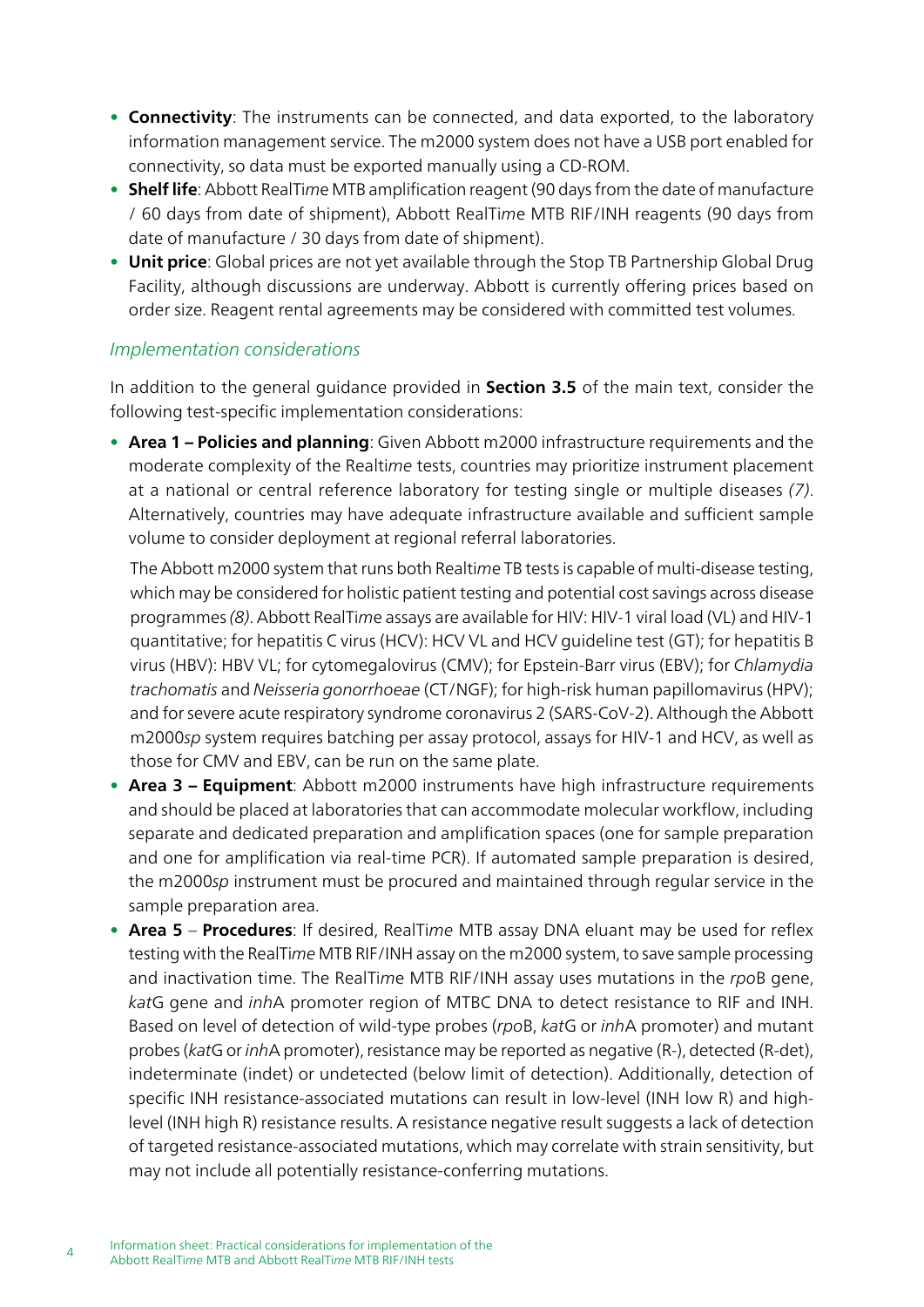- Area 6 Digital data: Opportunities for integration of diagnostic connectivity solutions and e-systems may be explored to meet targets established in the Framework of indicators and targets for laboratory strengthening under the End TB Strategy (9).
- Area 7 Quality assurance: Quality assurance systems and activities for the Abbott assays mimic those of other moderate complexity automated NAATs. New method validation for the RealTime MTB RIF/INH test should include precision and accuracy measurement for drugs targeting all drug-resistance loci, using well-characterized strains with and without known resistance-associated mutations. Because of potential contamination of the molecular workflow, each run on the m2000rt instrument must include positive and negative controls to ensure run validity, and laboratory spaces should be tested for contamination at least monthly, using the procedure outlined in the manufacturer's instructions for use.
- Area 9 Training and competency assessment: Training on the Abbott m2000 system was reported by the Foundation for Innovative Diagnostics (FIND) as being more complex than on other centralized TB testing platforms, requiring theoretical and practical training for at least 5 days (10).

It may be necessary to emphasize training for Realtime assay reagent management and handling, because these reagents are stored under different conditions, and the DNA extraction and PCR reagents require reconstitution and must be manually inserted into the correct positions in the m2000sp instrument. These steps within the procedure can be time consuming and must be done accurately for successful testing runs.

# References

- 1 Wang MG, Xue M, Wu SQ, Zhang MM, Wang Y, Liu Q et al. Abbott RealTime MTB and MTB RIF/ INH assays for the diagnosis of tuberculosis and rifampicin/isoniazid resistance. Infect Genet Evol. 2019;71:54–9 (https://pubmed.ncbi.nlm.nih.gov/30902741/).
- 2 Update on the use of nucleic acid amplification tests to detect TB and drug-resistant TB: rapid communication. Geneva: World Health Organization; 2021 ([https://www.who.int/publications/i/](https://www.who.int/publications/i/item/update-on-the-use-of-nucleic-acid-amplification-tests-to-detect-tb-and-drug-resistant-tb-rapid-communication) [item/update-on-the-use-of-nucleic-acid-amplification-tests-to-detect-tb-and-drug-resistant-tb](https://www.who.int/publications/i/item/update-on-the-use-of-nucleic-acid-amplification-tests-to-detect-tb-and-drug-resistant-tb-rapid-communication)[rapid-communication\)](https://www.who.int/publications/i/item/update-on-the-use-of-nucleic-acid-amplification-tests-to-detect-tb-and-drug-resistant-tb-rapid-communication).
- 3 Unitaid. Tuberculosis diagnostics technology landscape, 5th edition. Geneva: World Health Organization; 2017 (https://unitaid.eu/assets/2017-Unitaid-TB-Diagnostics-Technology-Landscape. pdf).
- 4 Abbott RealTime RIF/INH [website]. Chicago: Abbott; 2019 (https://www.molecular.abbott/int/en/ products/infectious-disease/realtime-mtb-rif-inh-resistance).
- 5 Abbott RealTime MTB [website]. Chicago: Abbott; 2019 (https://www.molecular.abbott/int/en/ products/infectious-disease/realtime-mtb).
- 6 WHO consolidated guidelines on tuberculosis Module 3: diagnosis rapid diagnostics for tuberculosis detection. Geneva: World Health Organization; 2021 update ([https://apps.who.int/iris/bitstream/](https://apps.who.int/iris/bitstream/handle/10665/342331/9789240029415-eng.pdf) [handle/10665/342331/9789240029415-eng.pdf](https://apps.who.int/iris/bitstream/handle/10665/342331/9789240029415-eng.pdf)).
- 7 Evaluation of centralized assays for TB detection and detection of resistance to rifampicin and isoniazid: WHO Technical Expert Consultation Report. Geneva: World Health Organization; 2019 (https://www.who.int/publications/i/item/WHO-CDS-TB-2019.14).
- 8 Considerations for adoption and use of multi-disease testing devices in integrated laboratory network (WHO/HTM/TB/2017.05). Geneva: World Health Organization; 2017 [\(https://www.who.](https://www.who.int/publications/i/item/WHO-HTM-TB-2017.06) [int/publications/i/item/WHO-HTM-TB-2017.06\)](https://www.who.int/publications/i/item/WHO-HTM-TB-2017.06).